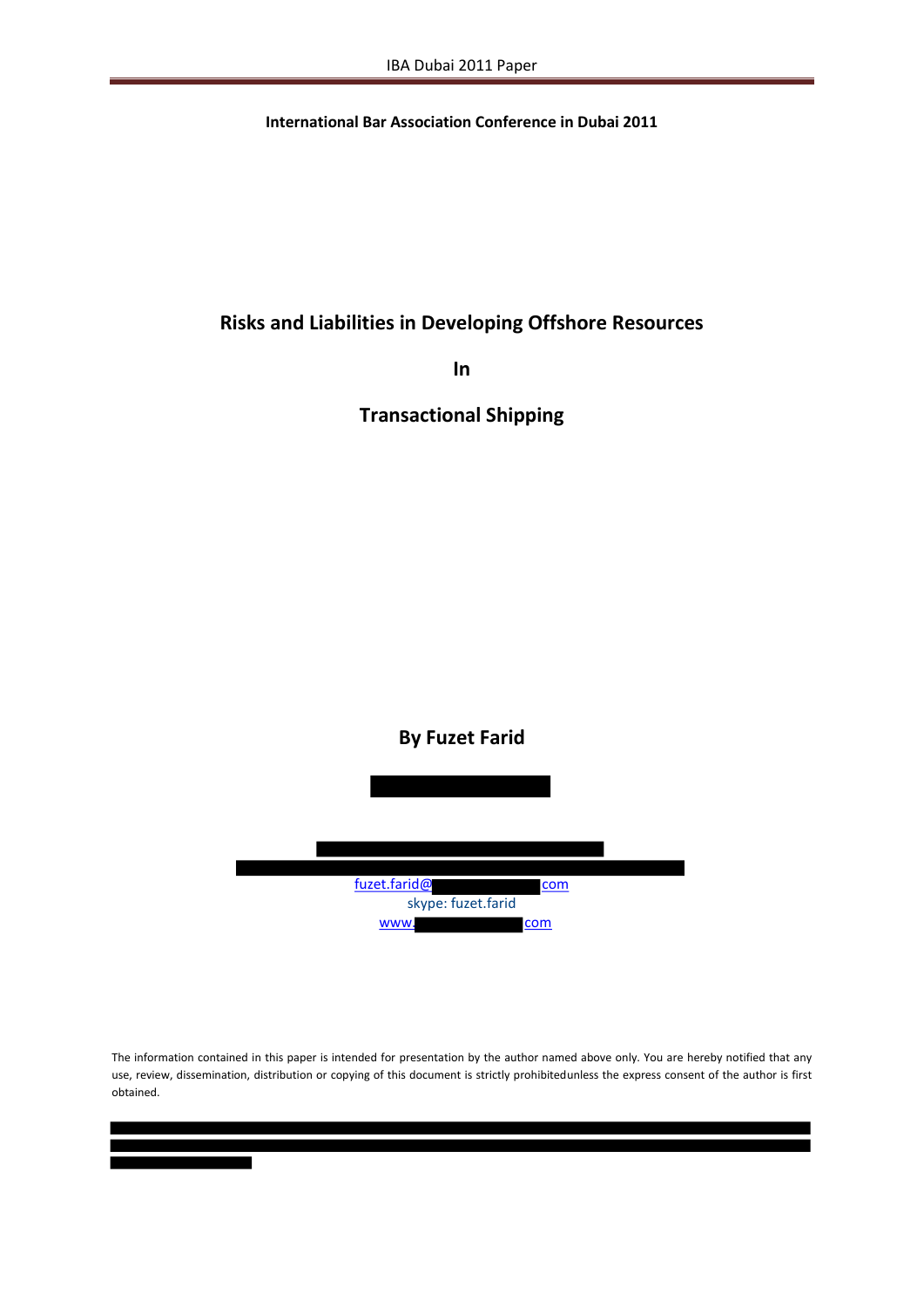#### **Developing the oil field with vessels**

It is simple logic that the development of offshore resources requires the heavy use of vessels, because the resources are offshore. The location of the resources in a seabed makes it necessary to employ "floating vessels, usually capable of navigation" – hence, a "ship" – to (i) store, produce, offload, transport the resources by sea onshore where they are to be used, (ii) bring the manpower to the oilfields to work on them, and (iii) lay the infrastructure to extract the resources.

We are talking about petroleum here because more often than not, the resource that is developed offshore is petroleum. With the price of Brent Crude oil being in excess of USD100 a barrel [USD109.73 on 24 October 2011], which is stratospheric compared to how it was just 5 years ago, it has become more and more economically viable to extract petroleum from the further reaches of the seabed than ever before. It has also become more economically viable to *technically innovate* vessels to do so, of a *bigger size*, that are able to operate in oil fields far out at sea.

This ever increasing importance and economic viability of gathering offshore resources increases the stakes that are at play in offshore vessel transactions. However, despite the large stakes, the risks and liabilities in developing offshore resources are still too often overlooked. This paper explores these issues and aims to provide a basic yet comprehensive overview of the risks and liabilities that may arise in vessel transactions in the development of offshore resources, and specifically oilfields.

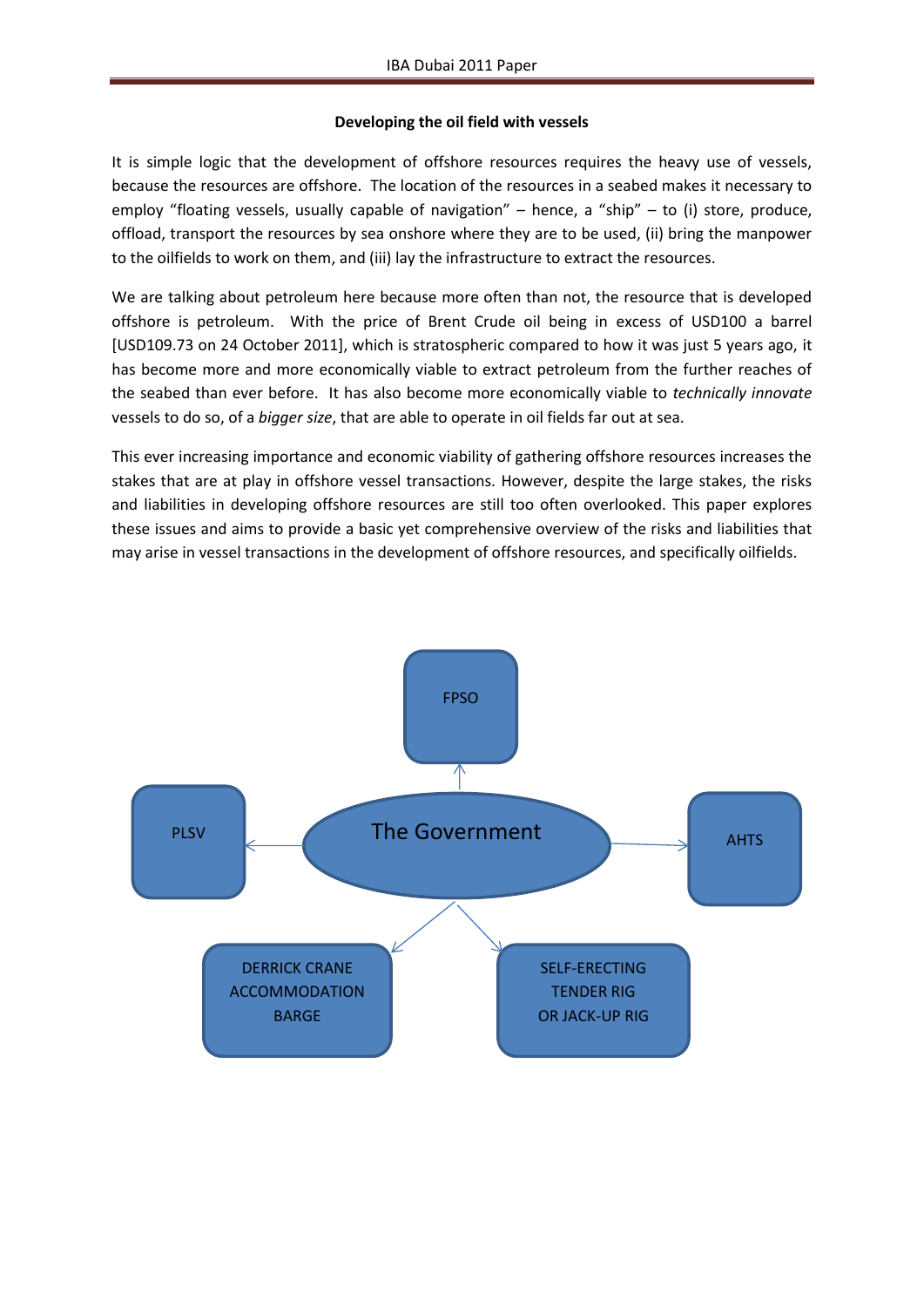#### *The vessel transactions*

In offshore vessel transactions there is a long line of parties involved and a long list of contracts concluded to bring the vessels to the oil field and the oil out of it (See charts on page 2). At the top of the chain of vessel transactions in the development of offshore resources is the Government. This is because it is the Government of any particular country that owns the offshore resources and therefore ultimately carries out the development of the offshore resources. Normally for this purpose the Government has established a petroleum development company, incorporated by statute, in which is vested the ownership of all such resources and which is given the responsibility to develop it.

The range of vessels that the Government has to procure to develop the oil field is wide. It starts from the self-erecting tender rig or the jack-up rig, to the FPSO/FSO/MOPU/MOBU/MODU, to the flexible pipe lay support vessels that lay the flexible pipes, to the derrick crane accommodation barges, and to the humble but indispensable AHTS.

At the onset of the oil field development project the Government enters into a production sharing agreement (called a 'PSC' in the industry) with a developer of offshore resources. This developer tends to be a joint venture (or a tripartite joint venture) between a subsidiary of the Government and an oil major with a large oil company.



### **Contractual Graph**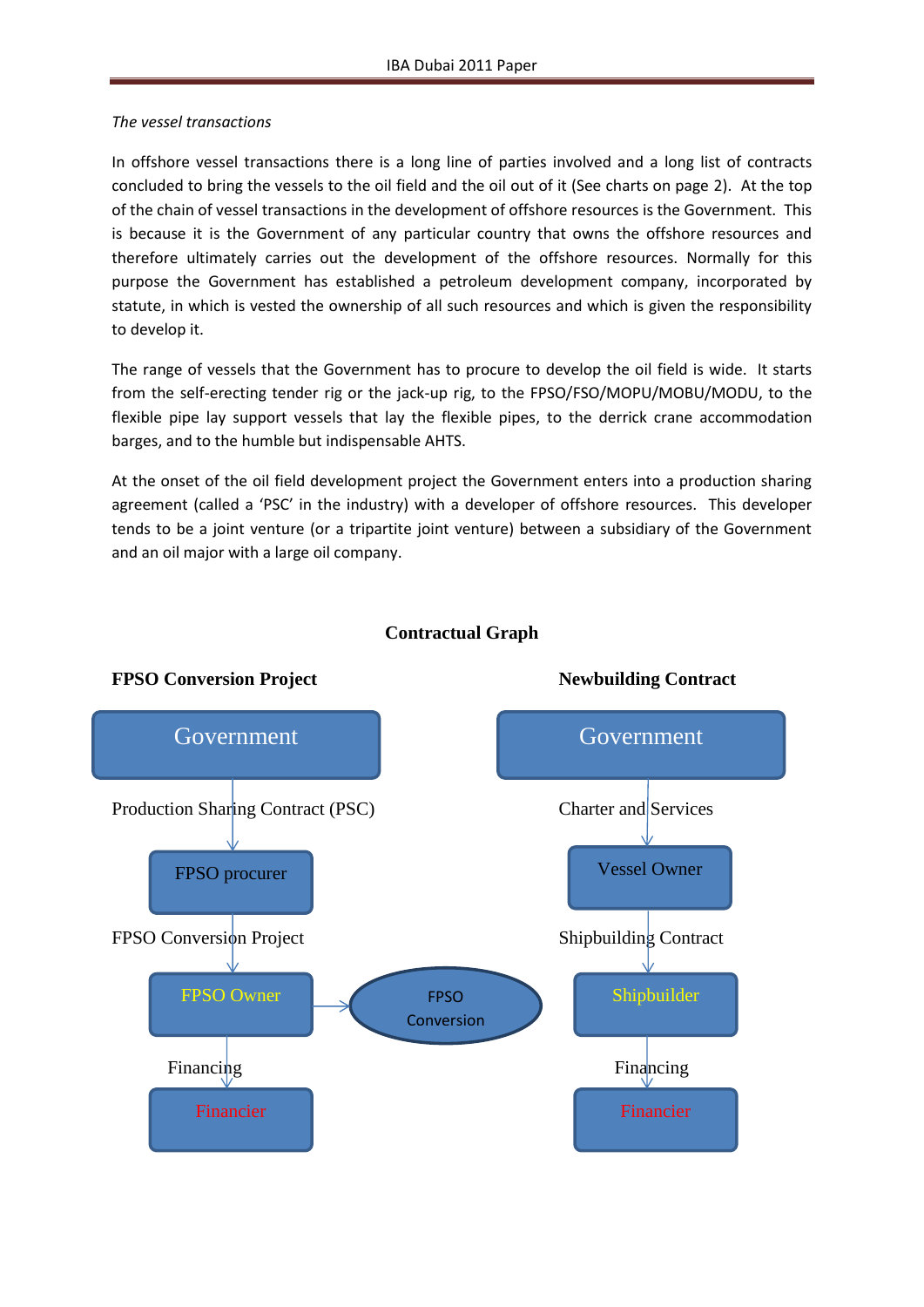Throughout the chain of transactions, at any point in the chain, it is likely that multiple parties are involved, or multiple contracts, or both, in several jurisdictions. The developer for example could be a tripartite joint venture between a Singapore-based group of companies with Japanese-based companies (such as for the FPSO Stybarrow M.V. 16 off Australia); or a US-based oil company with a Kuwaiti national oil company and a Malaysian national oil company (such as the Belud FPSO project to be deployed off East Malaysia).

The shipbuilder could be equally international: for example a Brazilian-Norwegian joint venture, or a Dutch group of companies, whose subsidiary can then supply the pipe lay support vessel's topside to the Dutch shipbuilder, as well as to the Brazilian-Norwegian shipbuilder. Sometimes the owner of the vessel, the shipbuilder, the charterer and the holding companies are all related companies and all based in Singapore, but the financier is Norwegian. For the values of the vessels built and deployed offshore are now so high, that it often takes a lot of teamwork from all over the world to get the deal done: from the project requirement to the technical expertise and of course the financing needed to fund it all.

This narrative shows a simple picture of the vessel transaction chain in order to aid understanding of the structures involved and the international nature thereof. In such an international framework it is easy to see the potential for risks to arise, like inconsistency in the dispute resolution clauses or that the interconnectivity between the transactional documents is not robust enough to withstand the layers of transactions. And if a crack appears in one layer, this is magnified in the layers below, as we shall see later. Ultimately the bottomline questions to be answered are: is this an insurable deal? And is this a bankable deal?

#### *The deal*

Once the Government has procured the developer of its oil field, the developer then in turn procures the FPSO or the rig or whichever other vessels that are required to develop the oil field. An invitation to bid (or 'ITB') is made to the parties of choice. Sometimes the Government entity directly procures the vessel such as flexible pipe lay support vessels. The contract that is concluded between the Government or the developer, and the owner or provider of the vessel, is the Charter. The Charter is the 'deal' from which all other vessel transactions usually spring, as in the end the main goal of the production or conversion of a vessel is for it to be chartered out. The Charter emerges between the vessel procurer and the vessel provider, and anchors all the other transactions along the chain.

For the vessel then needs to be built – hence the shipbuilding contract is entered into between the vessel provider and the shipbuilder. Alternatively, it needs to be converted into the sort of vessel being procured or provided – hence the FPSO conversion project. The procurement of the vessel then needs to be financed – hence the financing transaction which includes the loan and the security agreements. And so we have it: the Government gives the PSC which gives rise to the Vessel Charter which gives rise to the Shipbuilding Contract which gives rise to the Financing. That is the chain of vessel transactions in developing offshore resources.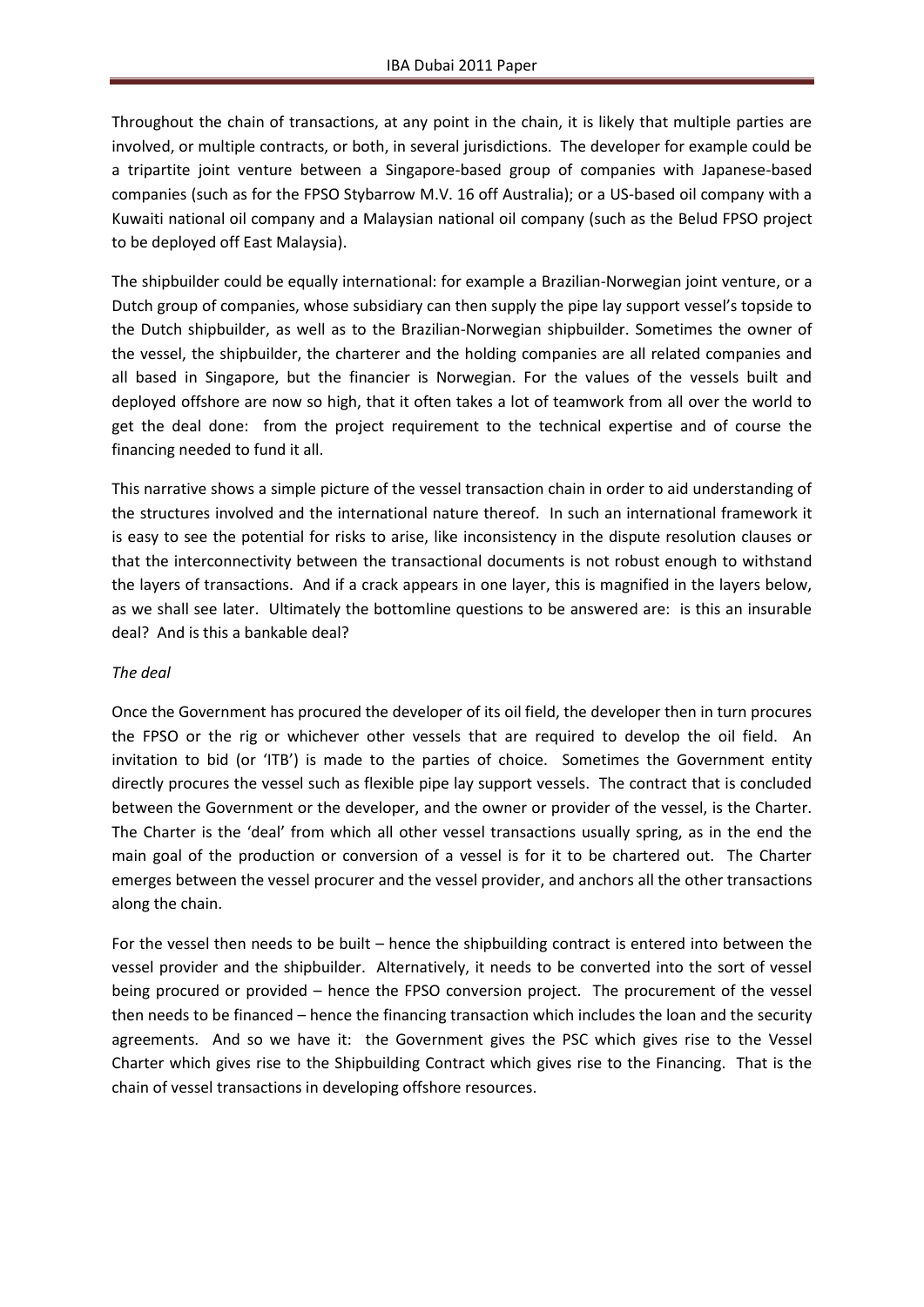#### **Risks and Liabilities.**

The risks that can arise in the vessel transaction chain are just as varied and myriad as the transactions themselves. Because of the complexity of the vessel transaction chain and the interdependence of the contracts, it can be difficult to overview all the possible exposures. In practice even the most basic of measures and the most fundamental risk management steps can and are sometimes neglected. Some of the most salient issues I have experienced include:

- Not understanding the Charter fully
- Not choosing a suitable Vessel Owner SPV
- The connectivity of multiple related contracts
- The prohibition on financial assistance
- Taxation aspects of vessel transactions

#### *Understand the Charter*

It helps to understand the Charter. This might seem rather obvious, but in the hurly-burly of doing the deal, often the Charter 'exposures' that are so important to cover in the contracts down the chain are obscured from view. The lawyers must then chip away at the layers of annexures or the difficult language which have 'buried' the exposures. Sometimes the Charter or related contracts are in Malay or Portuguese. Whether they are a liquidated damages limitation of 40% of the contract value, or a loss of limitation of liability clause, it is of utmost importance to do whatever it takes to reveal the exposures for what they are, make sense of them to the extent possible under the circumstances, and obtain as many clarifications as necessary to determine their true meaning – but this can be difficult.

The soaring price of oil means the evolvement of technically innovating solutions and higher-value assets for digging for oil and gas further out into the sea and deeper into the seabed. Before the start of the global financial crisis in July/August 2007, the Norwegian Sale Forms for fairly new pipe lay barges might price them at USD30 million. Now the shipbuilding contracts value can be USD230 million for a newbuilding pipe lay support vessel. The Charter's day rate could be USD230,000 a day. The liquidated damages for delay limitation may be USD130 million.

So the Vessel Owner needs to transpose the Charter exposures into the Shipbuilding Contract. As a first step for the Vessel Owner it would help if the lawyers are involved from the very beginning. In an invitation to bid, for instance, the Vessel Owner could then immediately have a legal risk analysis of the documents released. A risk analysis should be divided into the technical requirements and the legal contracts. Only then can a commercially viable bid be proffered. Whilst a technical team reviews the technical specifications of the Vessel being procured, a legal review should be made of the contracts relating to the Charter and the services in providing the Vessel.

Sometimes, as lawyers, we are involved too late. We are only called in when the client is already committed to a raft of agreements. The negotiations had ended and the award was made. The deal is done and the die is cast. Then the only job left for the lawyers is to ferret out the exposures – and try to pass them on to the next party in line.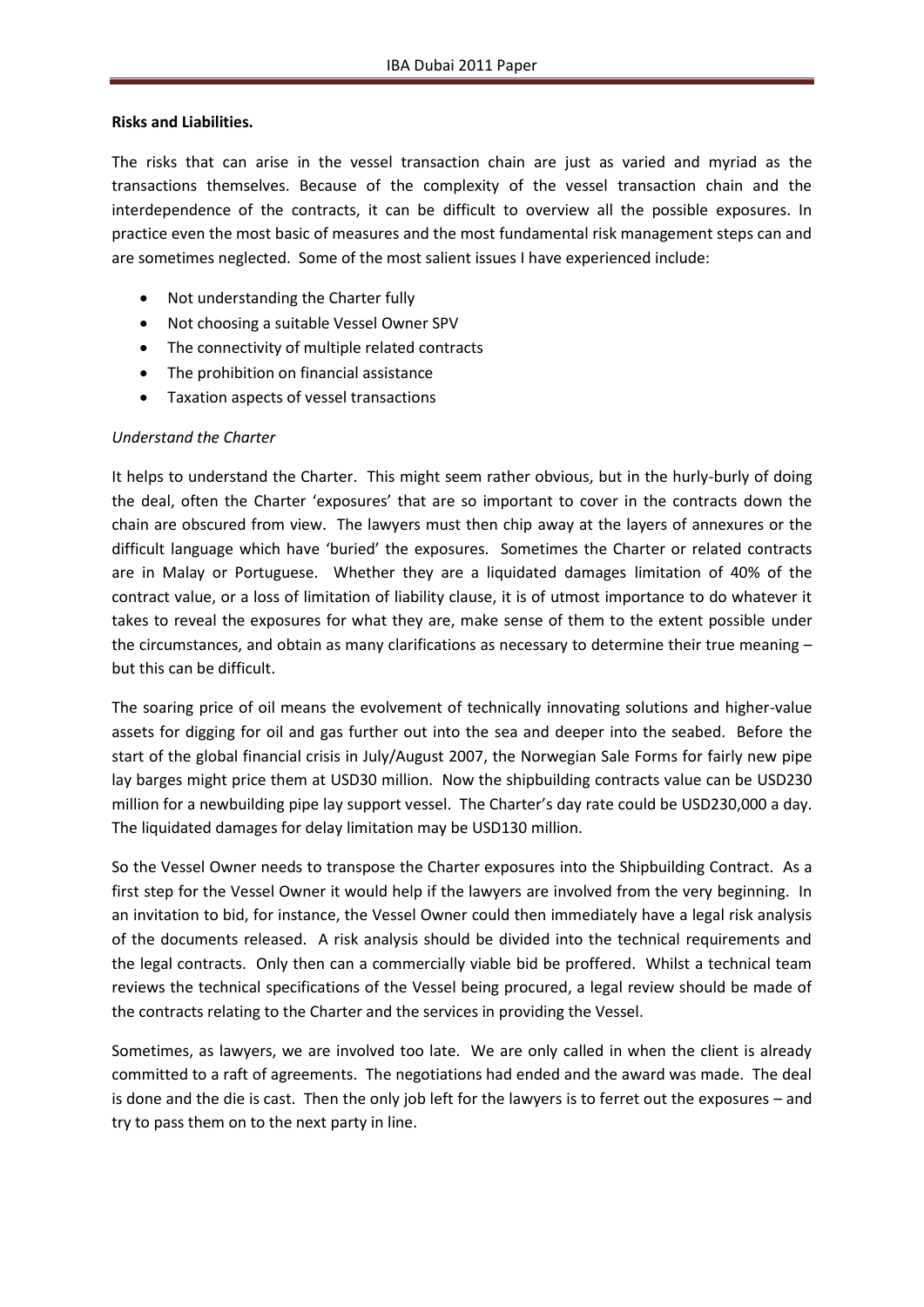Another problem that may occur specifically in cross border transactions is that the contracts are in another language, in which case local lawyers need to be engaged – if they haven't already – to have an accurately and professionally translated document.

#### *Choose a suitable SPV to own the vessel*

Let us examine at this point the identity of the Vessel Owner. The Vessel Owner is normally a special purpose vehicle company ('SPV') to ring fence and off balance sheet the financing and to procure all other protections that a single-shipowning company may have under shipping law, financing or corporate law. Therefore it pays to choose the right SPV. It pays from a tax viewpoint, a leasing viewpoint, a registration viewpoint and a commercial viewpoint. The structure of the vessel transaction is very much influenced by the identity of the Vessel Owner – and vice versa.

The issues to consider for ownership and/or flagship of the vessels are:

- Where will the Vessel be built?
- How will the Vessel be financed?
- Where will the Vessel be deployed?
- Who will be the shareholder of the Vessel Owner?
- What is the window for operating the Vessel?

The jurisdiction of incorporation of the Vessel Owner and the flag of the Vessel will depend on the answers to these questions.

From a tax perspective and by way of example, the Netherlands is a popular onshore jurisdiction for the incorporation of SPVs in structured finance transactions. This is because the effective tax rate of a Dutch SPV is nil. After tax profits are paid to the Dutch corporate services provider as dividends in lieu of a management fee, which are tax exempt income for the corporate service provider. There is no withholding tax on interest paid on notes issued by Dutch SPVs – unless the notes qualify as "hybrid debt" such as subordinated notes with a term of over 50 years (very limited circumstances).

In addition, Dutch SPVs are exempt from VAT under certain circumstances, and can be structured so as to be exempt from Dutch banking or other regulations, as well as some licencing requirements.

The above example shows that properly considering the SPV structure can ensure great benefits overall. The decision is ultimately a balance between the tax benefits and the regulatory requirements. Initial and recurrent costs are also factors, but not as much. The Charter often determines who the Vessel Owner is, with licencing and local content requirements playing a big part.

#### *The Shipbuilding Contract or the FPSO Conversion Project*

We then move on to the next party in the chain of vessel transactions. In a new building project, this would be the shipbuilder. A shipbuilding contract is mainly based on one contract with a shipyard on turn-key or engineering, procurement and construction (EPC) terms.

In an FPSO conversion project however, the legal nature of the contract is different from that of a new building project. The owner in an FPSO conversion project will usually have a lot of separate contracts with the PSC or concession holder. Some contracts may be on a turn-key or EPC basis, and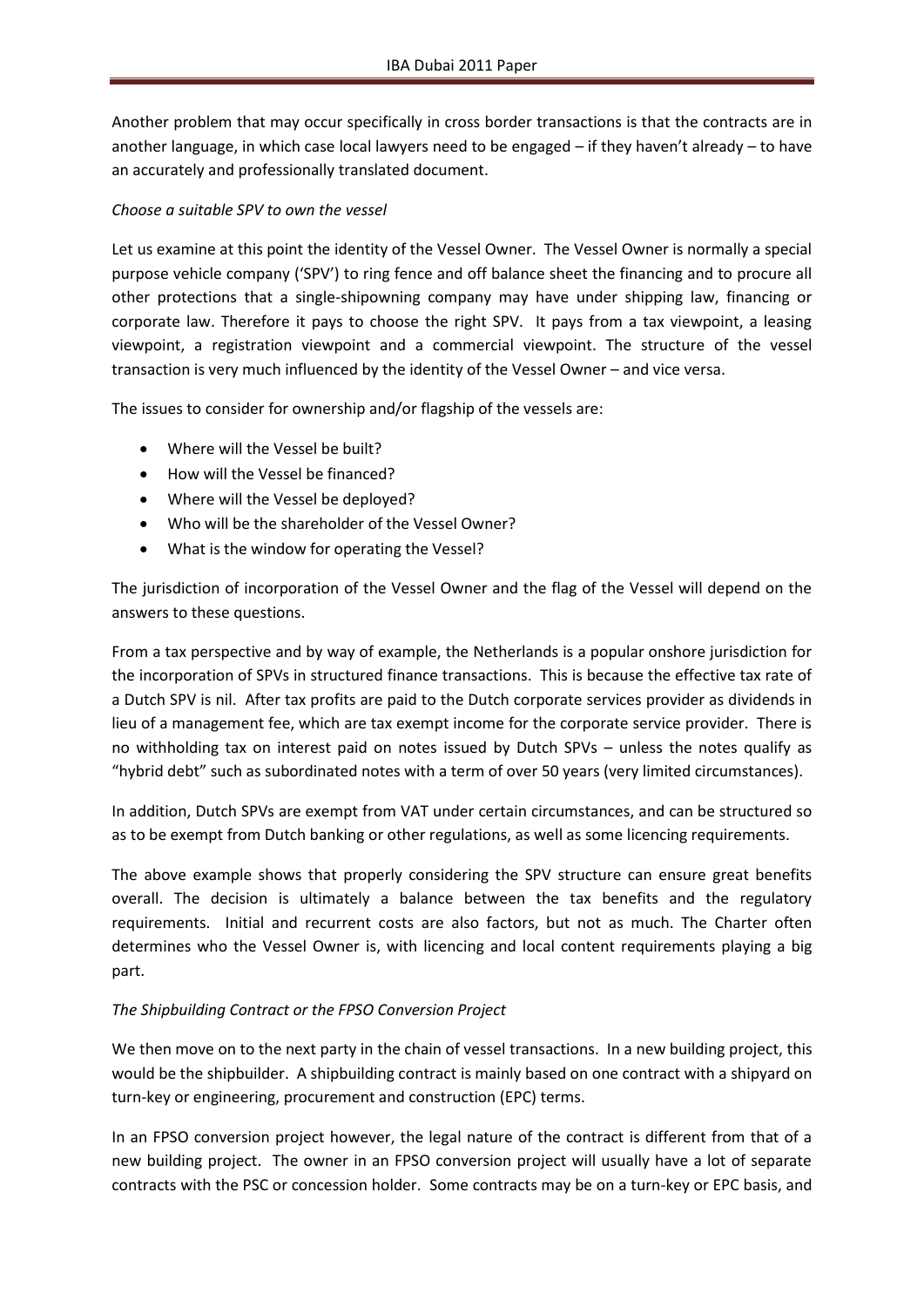at least one FPSO owner I know of is seriously considering having all these separate contracts meshed into one, on the basis of an arbitration tribunal's view that this should be done, to preserve consistency and interconnectivity between the various stages of an FPSO conversion project, but more usually an FPSO conversion project has a tranche of several contracts that carry with them integration and coordination risks.

The contracts include:

- The contract for the provision of a floating production storage offloading services between the PSC or concession holder (the FPSO contract);
- The contract of engineering, procurement and construction or conversion for the FPSO vessel between the PSC or concession holder with the FPSO owner;
- The construction or conversion contracts with the shipyards;
- The procurement contracts for major parts like a derrick crane for an accommodation barge, or a pipe lay tower for a pipe lay support vessel;
- The charter and the operations & management contracts between the PSC or concession holder and the FPSO owner;

The FPSO owner would seek to ensure that it is able to perform the FPSO contract within its capital expenditures (capex) and operating expenditures (opex) budgets. The difficulty is that the capex and opex budgets are committed to at the onset of the project when the bid proposal is made to the PSC or concession holder under the invitation to bid for the provision of FPSO services.

#### *Inconsistent dispute resolution clauses in related contracts*

One challenge in managing the risks in related contracts is inconsistent dispute resolution clauses. The English Commercial Court recently in *PT Thiess Contractors Indonesia v PT Kaltim Prima Coal and another* [2011] EWHC 1842 (Comm) refused a stay of court proceedings in favour of arbitration.

The court held that where different but related agreements contained overlapping and inconsistent dispute resolution clauses, the court should consider the nature of the claim and the particular agreement out of which the claim arose. Where a claim arose out of, or was more closely connected with one agreement than another, the claim ought to be subject to the dispute resolution regime contained in the former agreement, even if the latter was, on a literal reading, wide enough to cover the claim. The fact that there might be a degree of overlap between dispute resolution clauses did not mean that a stay in favour of arbitration should be imposed. Hence, related issues did not necessarily get to be resolved under the same or similar dispute resolution proceedings – unless parties agree contractually to do so.

So, where difficulties arise because multiple related issues from different but related contracts are being resolved under overlapping dispute resolution clauses, parties risk having multiple legal proceedings in different forums. One solution is to provide for a contractual right or obligation in each related contract to stay litigation in favour of arbitration or vice versa, when the same or closely related issues become the subject of different proceedings.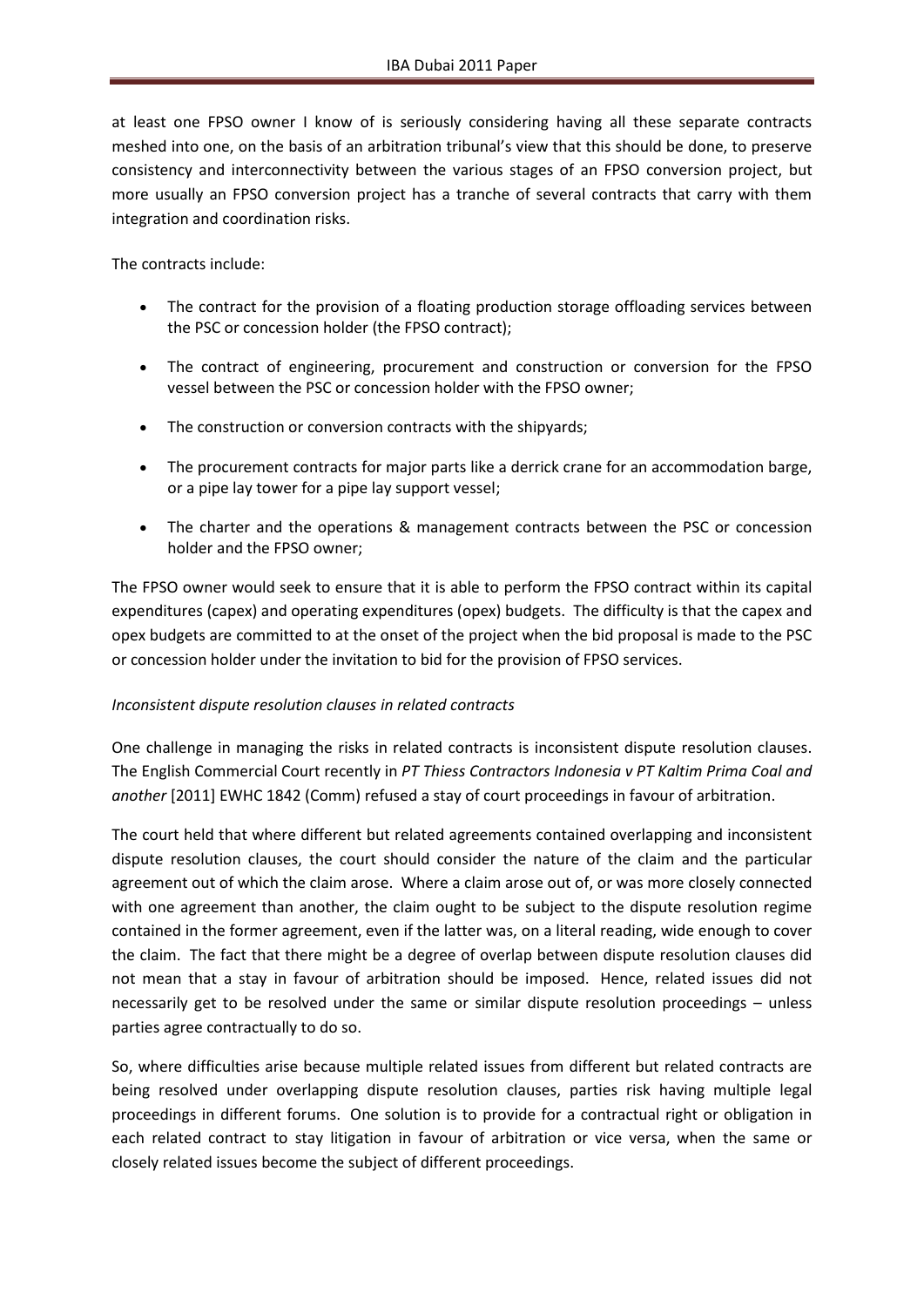#### *Financial assistance*

**.** 

In the financing of the vessel transaction, because the amounts needed to be funded are so high, parties turn to more and more inventive methods. It is important in the structuring of these new unusual methods to ensure compliance with legislation. Once you have a structure outlined, check with your local lawyer that the structure does not contravene local laws before you put the structure in place.

One issue which frequently crops up in the structuring of financing these vessel transactions is whether a company can give financial assistance to the purchase of shares in itself, or in a subsidiary, or in a holding company. The issue arises because the mix of debt and equity in financing structures gets more and more blurred in current financing methods, where shares instead of debt are issued to financiers (usually for tax or accounting purposes), but the same financiers still require security. Therefore the issuance of these shares in a financing structure often gives rise to the question whether their purchase by the financier can be financially assisted by the borrower or its related companies by the giving of securities such as a mortgage over the vessel, assignments of the charter and insurances, and guarantees.

In the common law jurisdiction the traditional approach is to prohibit any such financial assistance. The concern is that the transaction would result in an unlawful reduction of the capital of the company. For instance, Malaysia prohibits it by statute. The more progressive common law jurisdictions still prohibit it unless the transaction goes through what is called a "white-wash" process, which effectively means that shareholder approval must be sought for the financial assistance (and all the necessary related paperwork is concluded). This is true for Singapore, and in fact, Labuan (an offshore jurisdiction of Malaysia) allows it although it still requires the white-wash process.

The White-wash process is the approval by a special resolution of the company (Cook and Another v Green and Others [2009] Lloyd's Rep. PN5)1. A special resolution in common law jurisdictions is a resolution passed by not less than 3/4ths of shareholders given not less than 21 days' notice of the proposed resolution. Of course, a resolution signed by all shareholders (or a unanimous circular resolution) is usually statutorily deemed duly passed at a meeting.

The statute would provide that a company may provide financial assistance, whether directly or indirectly, for the purpose of or in connection with the purchase of its own shares or the shares of any of its subsidiaries or of its holding company where the transaction has been approved by a special resolution of the company, and the directors have certified to the meeting, in writing, to the effect that there are no reasonable grounds for believing that-

(i) the company is, or would after giving the financial assistance be, insolvent; or

(ii) the realizable value of the company's assets, excluding the amount of any financial assistance in the form of a loan and in the form of assets pledged or encumbered to secure a guarantee, would, after giving the financial assistance or loan, be less than the aggregate of the company's liabilities and stated capital.

<sup>1</sup> Malaysian and Labuan law is based on English law (Sections 3 and 5 Civil Law Act 1956 of Malaysia).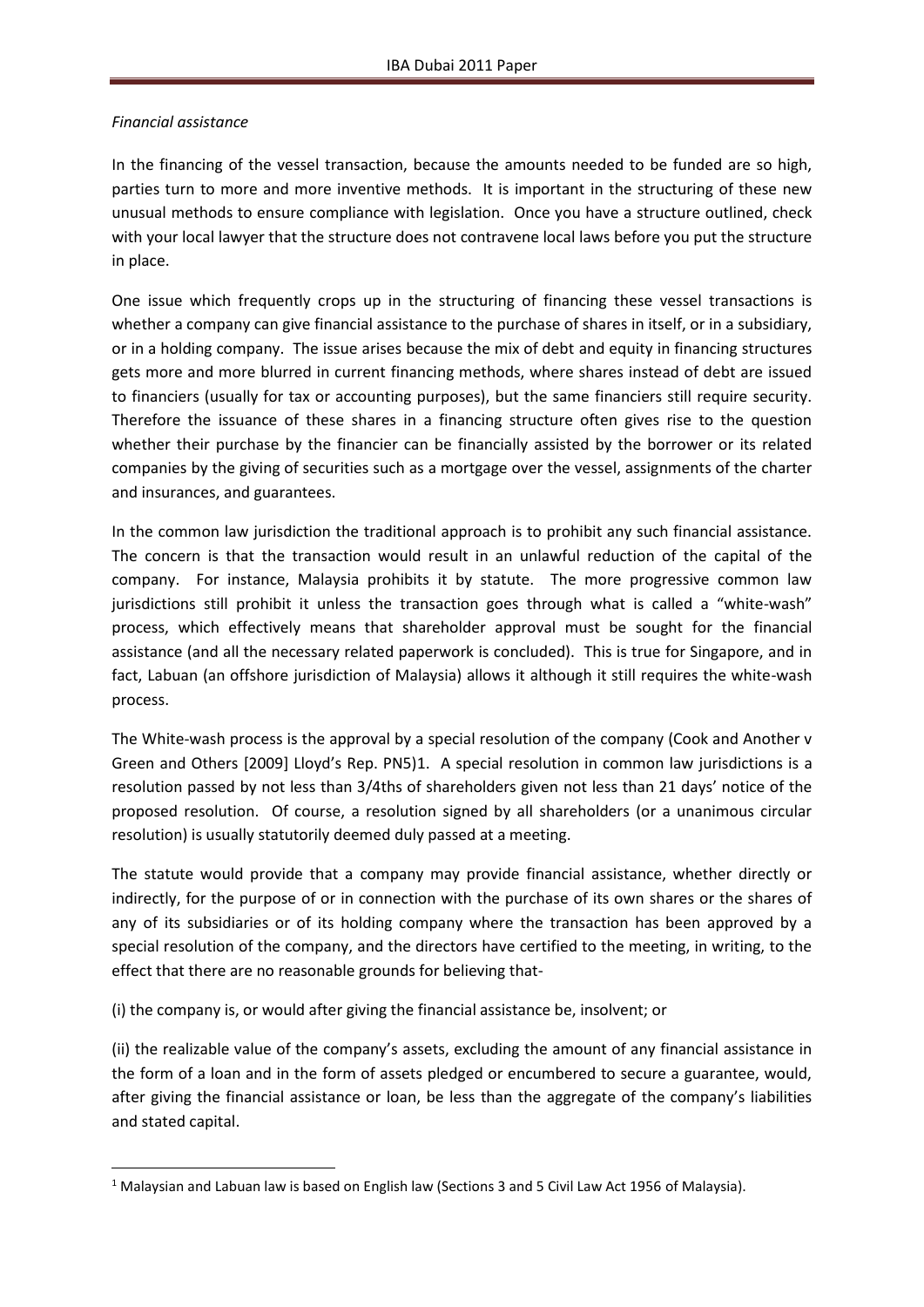The UK has done away with the "white-wash" process as well as the prohibition on financial assistance, however, it is still necessary to ensure that the company keeps within the parameters allowed by law, which the prohibition on financial assistance seeks to safeguard, namely:

(i) The first parameter within which the company must keep is Capacity – Whether the Memorandum and Articles of Association of the company allow for, and approval of the shareholders and directors are obtained in, the provision of the security to financially assist the acquisition of its shares or that of a related company;

(ii) The second is Directors' duties – The directors need to consider whether the provision of the securities is consistent with their duty to act in good faith and is likely to promote the success of the company for the benefit of its members as a whole, recording their reasons for giving the assistance in sufficiently detailed board minutes (accompanied with a ratifying shareholder resolution approving the transaction - which would assist in confirming that a director is acting in the best interests of the company);

(iii) The third parameter is Solvency – The directors must consider the cash flow and net asset position of the company to ensure there are no pertinent insolvency worries; and

(iv) the fourth is the main worry of Capital maintenance – The directors must ensure that the transaction would not result in an unlawful reduction of capital of the company.

In conclusion, the rules on what is allowed in structuring the financing of a vessel can vary from country to country. Not understanding the local regulations may cause a financing structure to be unenforceable in a specific jurisdiction, or even illegal.

#### *Offshore shipping related taxation issues*

Another risk and liability which arises from the development of offshore resources is tax. This applies to various aspects of the shipping deal - from taxes related to financing to the taxation on the actual income under the Charter or derived from extraction the offshore resources.

An important tax related question is how the income arising from an oil rig is taxed. A different tax treatment may apply for different jurisdictions. It is worth noting that most common law jurisdictions impose tax on a territorial basis. This means that tax is imposed in respect of income accruing in and derived from the common law jurisdiction country. Income would generally be considered to be sourced where services are performed in that common law country.

For instance, the actual wording in the Malaysian Income Tax Act 1967 at Section 3 on the imposition of income tax is:

"Subject and in accordance with this Act, a tax to be known as income tax shall be charged for each year of assessment upon the income of any person accruing in or derived from Malaysia or received in Malaysia from outside Malaysia."

So where a non-resident company such as a Norwegian company derives income from Malaysia, the income will be taxable in Malaysia under the following situations: